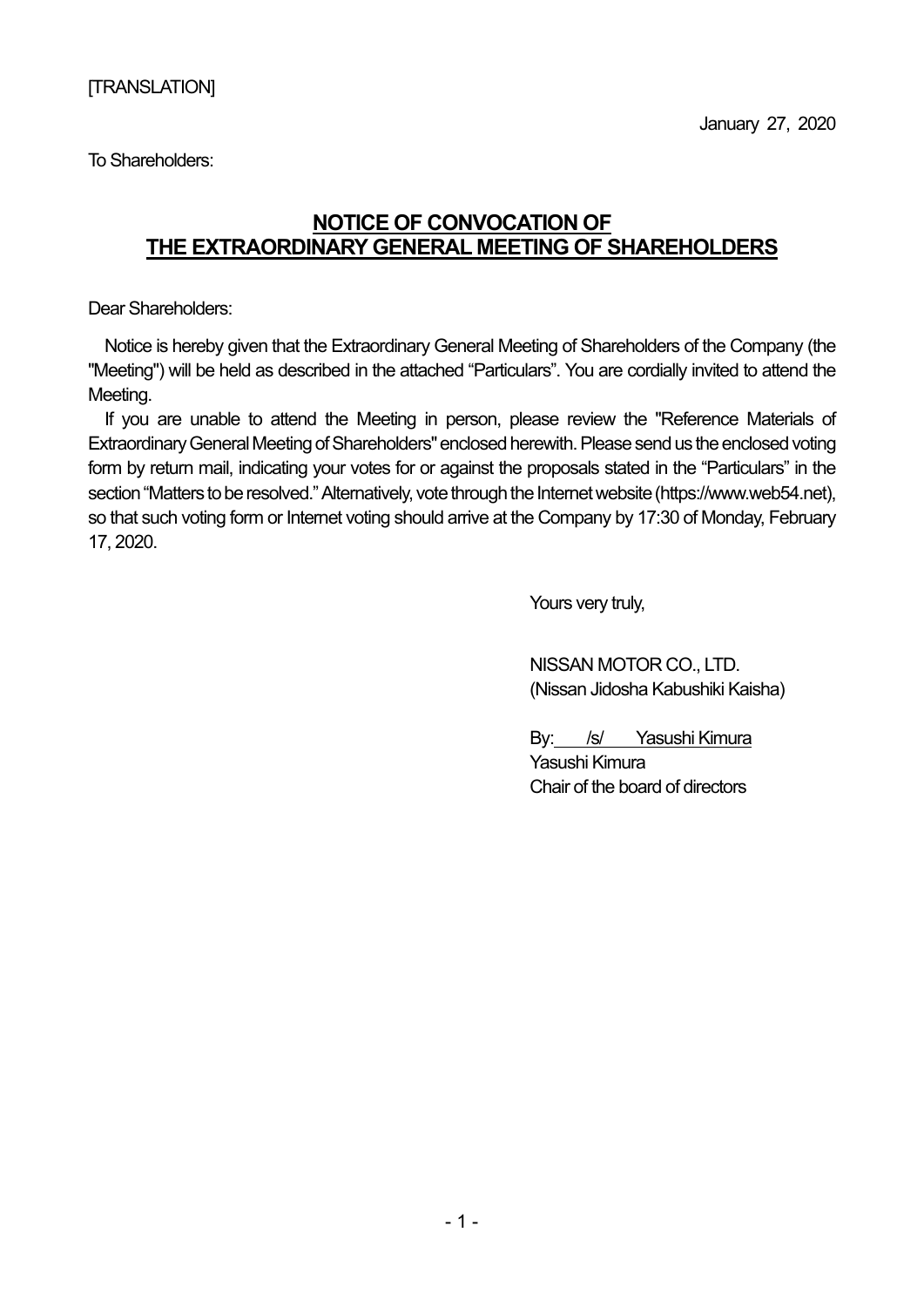1. Date and Time of the Meeting:

Tuesday, February 18, 2020 at 10:00 a.m.

The reception desk will open at 9:00 a.m.

Please also be advised that **a reception and souvenir will not be prepared.** We sincerely apologize for any disappointment or inconvenience caused, and thank you in advance for your understanding.

2. Place of the Meeting:

"National Convention Hall of Yokohama" of Pacifico Yokohama

- 1-1, Minatomirai 1-chome, Nishi-ku, Yokohama
- 3. Matters to be dealt with at the Meeting: Matters to be resolved: Item : Election of four (4) Directors
- 4. Other items resolved in connection with convocation of the Shareholders Meeting
	- ・ In cases of voting rights exercised through both the enclosed voting form and Internet voting, only the Internet voting is deemed valid. Further, in cases of Internet voting exercised more than once, only the final exercise of the Internet voting is deemed valid.
	- ・ In cases of exercise of voting rights through a substitute, it is required to submit a power of attorney and a voting form of the shareholder as documents which certify the right of representation.

- End -

- ◎ When attending the Meeting in person, please present the enclosed voting form to the receptionist at the Meeting. In support of our green initiative, please bring this "NOTICE OF CONVOCATION OF THE EXTRAORDINARY GENERAL MEETING OF SHAREHOLDERS" to the Meeting. If you vote through the Internet website, please use the code and password for Exercising Voting Right printed on the voting form, and vote in accordance with the guidance on the screen.
- ◎ Shareholder's substitute is required to be a shareholder of the Company and to have voting rights at this meeting. In this case, please submit a power of attorney and the voting form of the shareholder as documents which certify the right of representation. Persons other than shareholders, such as non-shareholding substitute or companion, are not allowed to attend this meeting.
- ◎ Any revision of the Reference Materials of Extraordinary General Meeting of Shareholders will be notified on the Internet website (https://www.nissan-global.com/EN/IR/).

Your cooperation is requested with respect to the question and answers session in the Meeting as follows:

- Any shareholder who wishes to ask questions must have a ticket. Tickets will be distributed from 9:00 a.m. to 10:00 a.m. near the entrance to the hall for the Meeting. Questions will be taken in numerical order from ticket holding shareholders.
- $\cdot$  Tickets will be distributed from reception start time (9:00 a.m.) to meeting start time (10:00 a.m.). If you wish to ask questions, please arrive at the venue early.
- $\cdot$  Upon full deliberation, the question and answers session may be closed even though not all the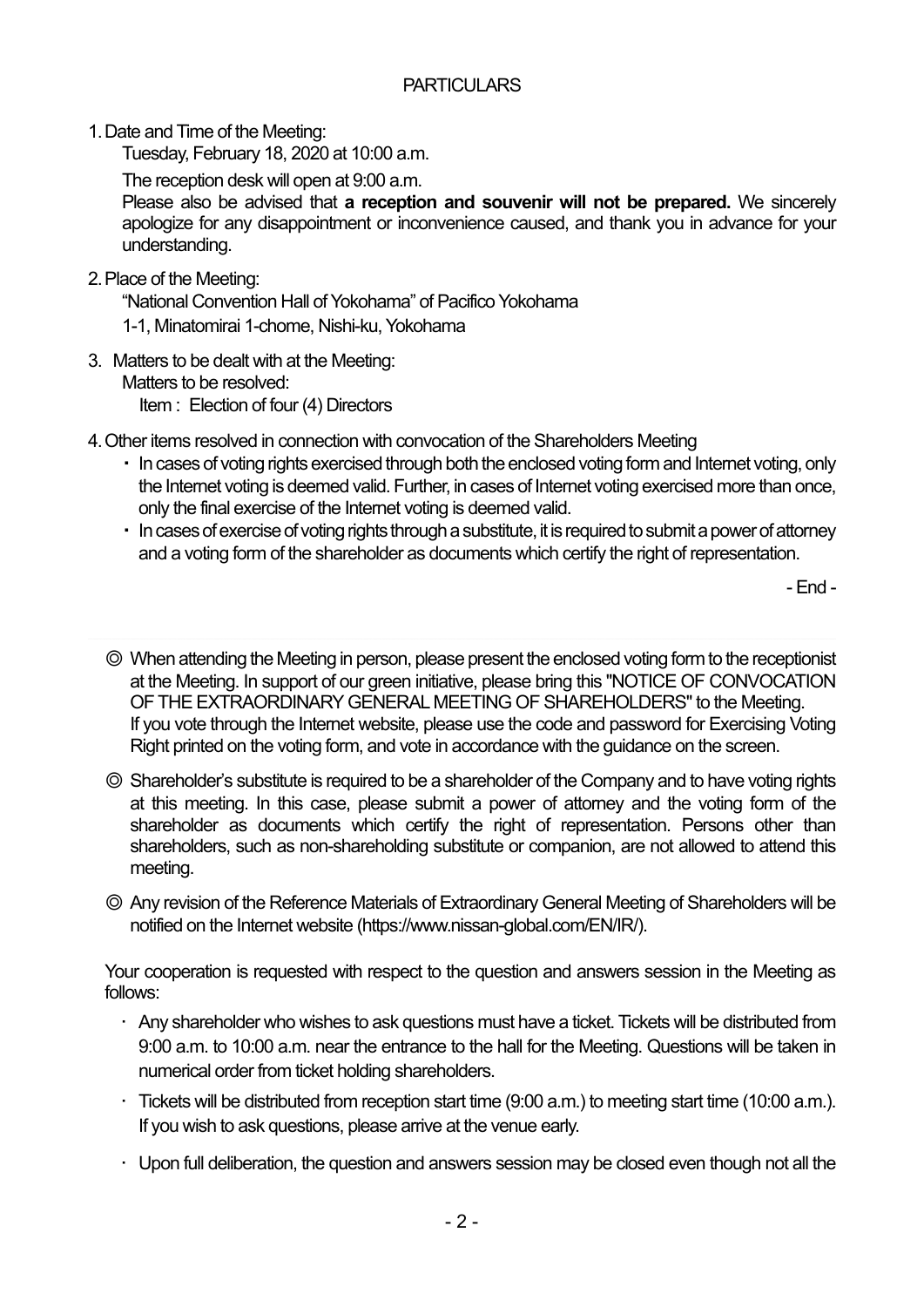persons who hold tickets have asked their questions. If you submit a written question which we are not able to answer in the questions and answers session in the Meeting on your way out, we will provide you with a written response.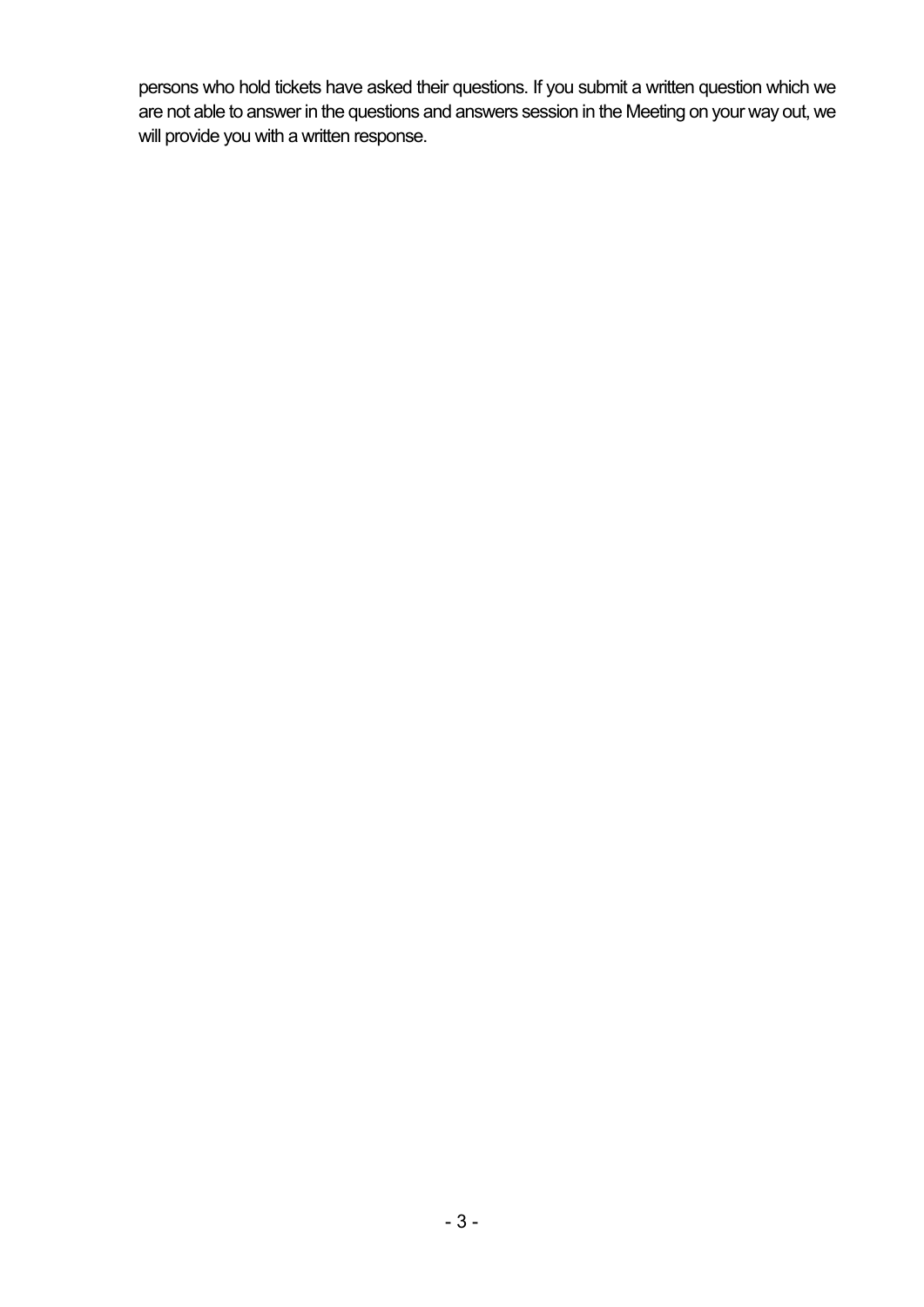## **Reference Materials of Extraordinary General Meeting of Shareholders**

## **Agenda and Matters for Reference:**

Item : Election of four (4) Directors

Director Mr. Thierry Bollorè resigned from office on November 11, 2019. Director Mr. Hiroto Saikawa and Director Mr. Yasuhiro Yamauchi will resign from office at the closing of the Meeting. From December 1, 2019, the Company has begun operations under a new executive officers structure. In order to strengthen the Alliance and the management system, including the recovery of its business performance, the election of four (4) Directors is proposed.

The candidates for Directors are as follows:

| No. | Name<br>(Date of Birth)                                                                                                                                                                                                                                                                                                                                                                                                                                                                          | <b>Brief Personal Record,</b><br>Responsibilities and Important Positions at Other<br>Companies                                                                                                                                                                                                                                                                                                                                                                                               | Number of<br>Shares of the<br>Company<br>Owned |  |
|-----|--------------------------------------------------------------------------------------------------------------------------------------------------------------------------------------------------------------------------------------------------------------------------------------------------------------------------------------------------------------------------------------------------------------------------------------------------------------------------------------------------|-----------------------------------------------------------------------------------------------------------------------------------------------------------------------------------------------------------------------------------------------------------------------------------------------------------------------------------------------------------------------------------------------------------------------------------------------------------------------------------------------|------------------------------------------------|--|
| 1   | <b>New Candidate</b><br>Makoto Uchida<br>(Jul. 20, 1966)                                                                                                                                                                                                                                                                                                                                                                                                                                         | Apr. 1991<br>Joined Nissho Iwai Corporation<br>Oct. 2003<br>Joined Nissan Motor Co., Ltd. ("NML")<br>Apr. 2014<br>Program Director of NML<br>Nov. 2016<br><b>Corporate Vice President of NML</b><br>Senior Vice President of NML, President of<br>Apr. 2018<br>Dongfeng Motor Co., Ltd. ("DFL")<br>Representative Executive Officer,<br>Dec. 2019<br>President and Chief Executive Officer of<br><b>NML (Current Position)</b><br>[Important Positions at Other Companies]<br>Director of DFL | 2,000                                          |  |
|     | <b>[Reasons for the Nomination]</b><br>As representative executive officer, president and CEO of Nissan Motor Co., Ltd., Mr. Uchida is<br>responsible for leading and delivering the company's global mid-term and long-term business<br>strategy, including the Alliance. Mr. Uchida has considerable management experience, and has<br>served in multiple roles with Nissan, Renault, and, more recently, as President of Dongfeng Motor<br>Co., Ltd., Nissan's joint venture entity in China. |                                                                                                                                                                                                                                                                                                                                                                                                                                                                                               |                                                |  |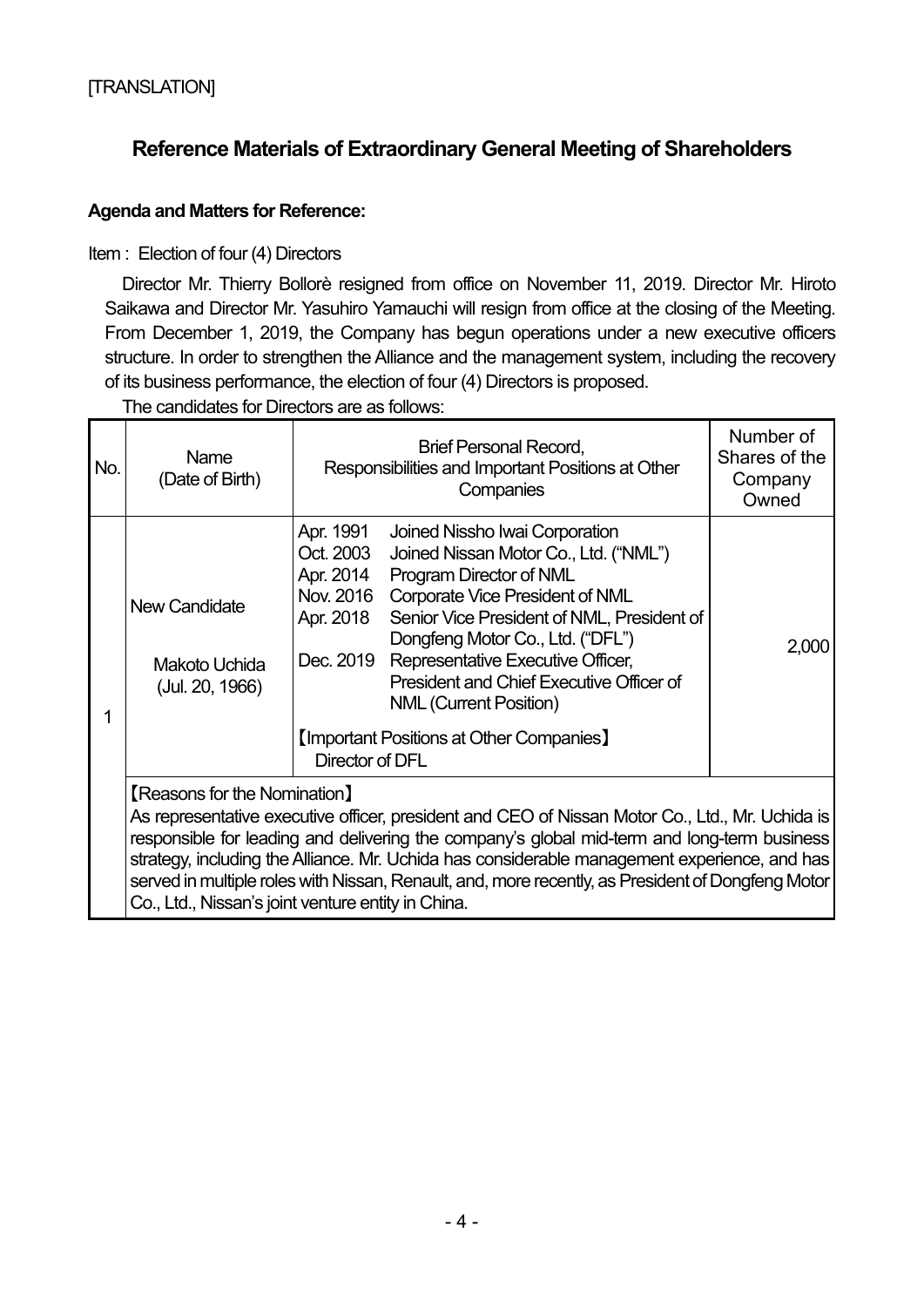| No.            | Name<br>(Date of Birth)                                                                                                                                                                                                                                                                                                                                                                                                                                   | Responsibilities and Important Positions at Other                                                                            | Number of<br>Shares of the<br>Company<br>Owned                                                                                                                                                                                                                                                                                                                                                                                                                                                                                                                                                                                                     |        |  |  |
|----------------|-----------------------------------------------------------------------------------------------------------------------------------------------------------------------------------------------------------------------------------------------------------------------------------------------------------------------------------------------------------------------------------------------------------------------------------------------------------|------------------------------------------------------------------------------------------------------------------------------|----------------------------------------------------------------------------------------------------------------------------------------------------------------------------------------------------------------------------------------------------------------------------------------------------------------------------------------------------------------------------------------------------------------------------------------------------------------------------------------------------------------------------------------------------------------------------------------------------------------------------------------------------|--------|--|--|
| $\overline{2}$ | <b>New Candidate</b><br>Ashwani Gupta<br>(Sep. 15, 1970)                                                                                                                                                                                                                                                                                                                                                                                                  | Apr. 2006<br>May 2008<br>Sep. 2009<br>May 2011<br>Apr. 2014<br>Apr. 2017<br>Apr. 2018<br>Apr. 2019<br>Jun. 2019<br>Dec. 2019 | Joined Renault, GM of Renault India<br>Global Supplier Account Manager of<br>Renault-Nissan Purchasing Organization<br>Deputy General Manager of Renault-<br>Nissan B.V.<br>Global Program Director of NML<br><b>VP of Renault</b><br>Alliance SVP of Renault-Nissan<br>Alliance SVP of Renault-Nissan-Mitsubishi<br><b>COO of MITSUBISHI MOTORS</b><br>CORPORATION ("MMC")<br>Representative Executive Officer, COO of<br><b>MMC</b><br>Representative Executive Officer, Chief<br><b>Operating Officer / Chief Performance</b><br>Officer of NML (Current Position)                                                                              | 0      |  |  |
|                | <b>[Reasons for the Nomination]</b><br>As representative executive officer, COO of Nissan Motor Co. Ltd., Mr. Gupta is responsible for<br>Nissan global operations driving sustainable mid-term and long-term business strategies.<br>Mr Gupta will be able to lead further development of the Alliance, due to the impressive breadth<br>of experience he has gained from serving in multiple management roles within Nissan, Renault<br>and Mitsubishi. |                                                                                                                              |                                                                                                                                                                                                                                                                                                                                                                                                                                                                                                                                                                                                                                                    |        |  |  |
| 3              | <b>New Candidate</b><br>Hideyuki Sakamoto<br>(April 15, 1956)                                                                                                                                                                                                                                                                                                                                                                                             | Apr. 1980<br>Apr. 2005<br>Apr. 2008<br>Apr. 2012<br>Apr. 2014<br>Jun. 2014<br>Jan. 2018<br>Jun. 2019                         | <b>Joined NML</b><br><b>Chief Vehicle Engineer of NML</b><br><b>Corporate Vice President of NML</b><br>Senior Vice President of NML<br><b>Executive Vice President of NML,</b><br><b>Product Engineering</b><br>Director, Executive Vice President of NML<br><b>Product Engineering</b><br>Director, Executive Vice President of NML<br><b>MFG &amp; SCM Operations</b><br><b>Executive Officer, Executive Vice President</b><br>of NML, MFG & SCM Operations (Current<br>Position)<br><b>[Important Positions at Other Companies]</b><br>Chairman of Aichi Machine Industry Co., Ltd.<br>Chairman of JATCO Ltd.<br><b>Outside Director of MMC</b> | 38,800 |  |  |